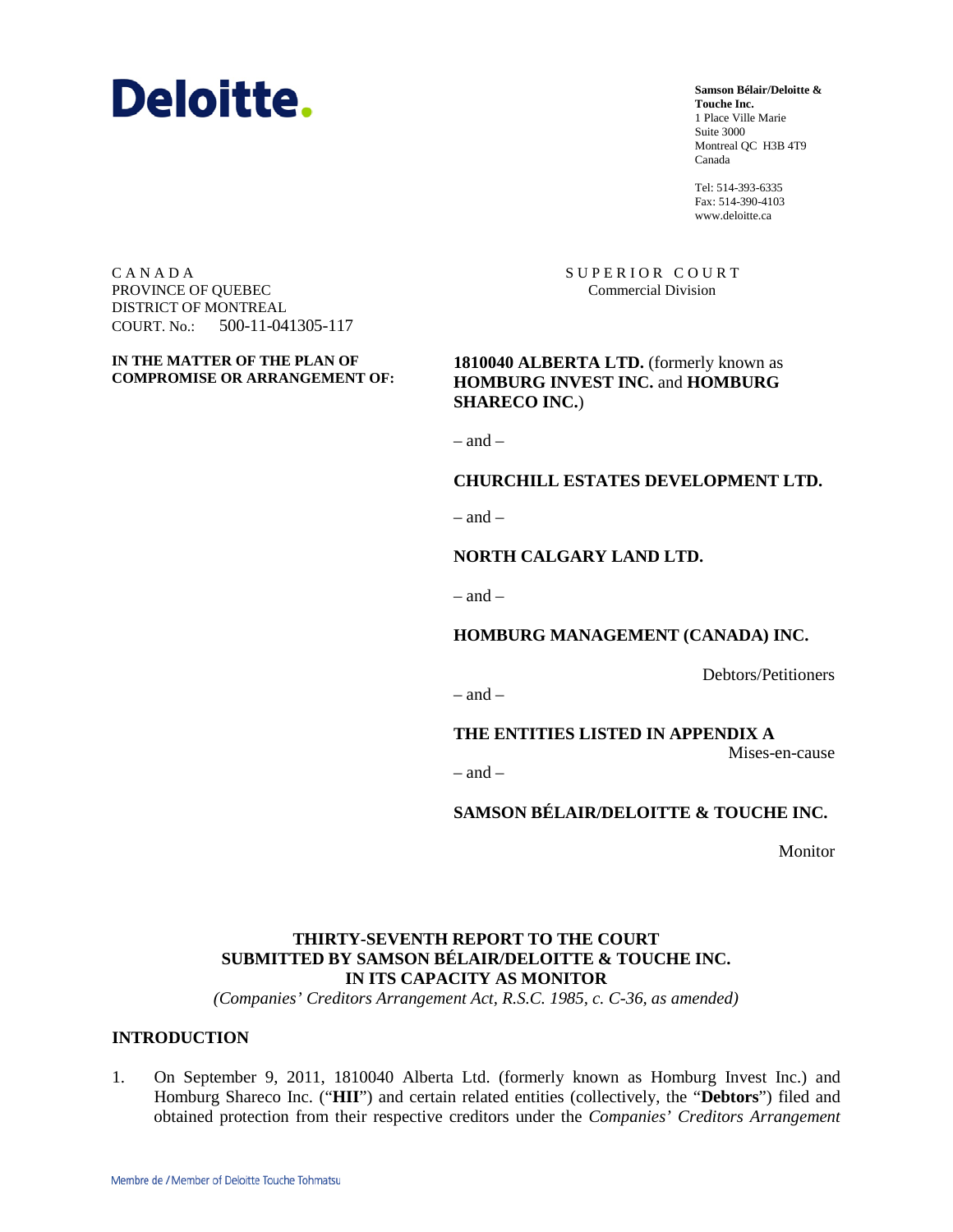*Act* (the "**CCAA**") pursuant to an Order rendered by the Superior Court of Quebec (as amended and extended from time to time, the "**Initial Order**").

- 2. Pursuant to the Initial Order (as amended), the Stay extends to the entities listed in Appendix A hereto (collectively, the "**Applicant Partnerships**" and, together with the Debtors, the "**HII**  Parties"), including in particular, for the purpose of this report, Homco Realty Fund (105) Limited Partnership ("**Homco 105**").
- 3. Samson Bélair/Deloitte & Touche Inc. was appointed as monitor (the "**Monitor**") under the CCAA.
- 4. Pursuant to the Initial Order, an initial stay of proceedings (the "**Stay**") was granted until October 7, 2011 in favor of the HII Parties, which Stay has been extended from time to time by order of the Court. On May 5, 2014, the Court last extended the Stay up until August 29, 2014.
- 5. Since the Initial Order, the Monitor has filed reports with the Court and served same to the Service List from time to time. The Monitor filed thirty-seventh such Monitor's reports (as well as some supplemental reports) prior to this thirty-seventh Monitor's report (the "**Thirty-Seventh Report**"). Copies of all of the Monitor's reports are available on the Monitor's website at www.deloitte.com/ca/homburg-invest. The Monitor has also established a toll free number that is referenced on the Monitor's website so that parties may contact the Monitor if they have questions with respect to the HII Parties' restructuring under the CCAA.

### **PURPOSE OF THE THIRTY-SEVENTH REPORT**

- 6. This Thirty-Seventh Report is intended to provide an update and information regarding the sale of the Cristal property held by Homco 105 (the "**Cristal Property**") and to support the proposed transaction in relation thereto (the "**Cristal Transaction**").
- 7. This Thirty-Seventh Report is structured as follows:
	- I- The Cristal Property and the proposed Cristal Transaction;
	- II- Conclusions and Recommendations.

## **TERMS OF REFERENCE**

- 8. In preparing this Thirty-Seventh Report, the Monitor has relied upon unaudited financial information, the HII Parties' records, the amended motion for an Initial Order dated September 9, 2011, and all subsequent motions filed with the Court (collectively, the "**Debtors' Motions**") and exhibits in support of same, its discussions with management of the HII Parties ("**Management**") and the HII Parties' and the Monitor's legal advisors. While the Monitor has analyzed the information, some in draft form, submitted in the limited time available, the Monitor has not performed an audit or otherwise verified such information. Forward looking financial information included in this Thirty-Seventh Report is based on assumptions of Management regarding future events, and actual results achieved will vary from this information and such variations may be material.
- 9. Unless otherwise stated, all monetary amounts contained herein are expressed in Canadian dollars. Capitalized terms not otherwise defined in this Thirty-Seventh Report are as defined in the previous reports of the Monitor and the Debtors' Motions.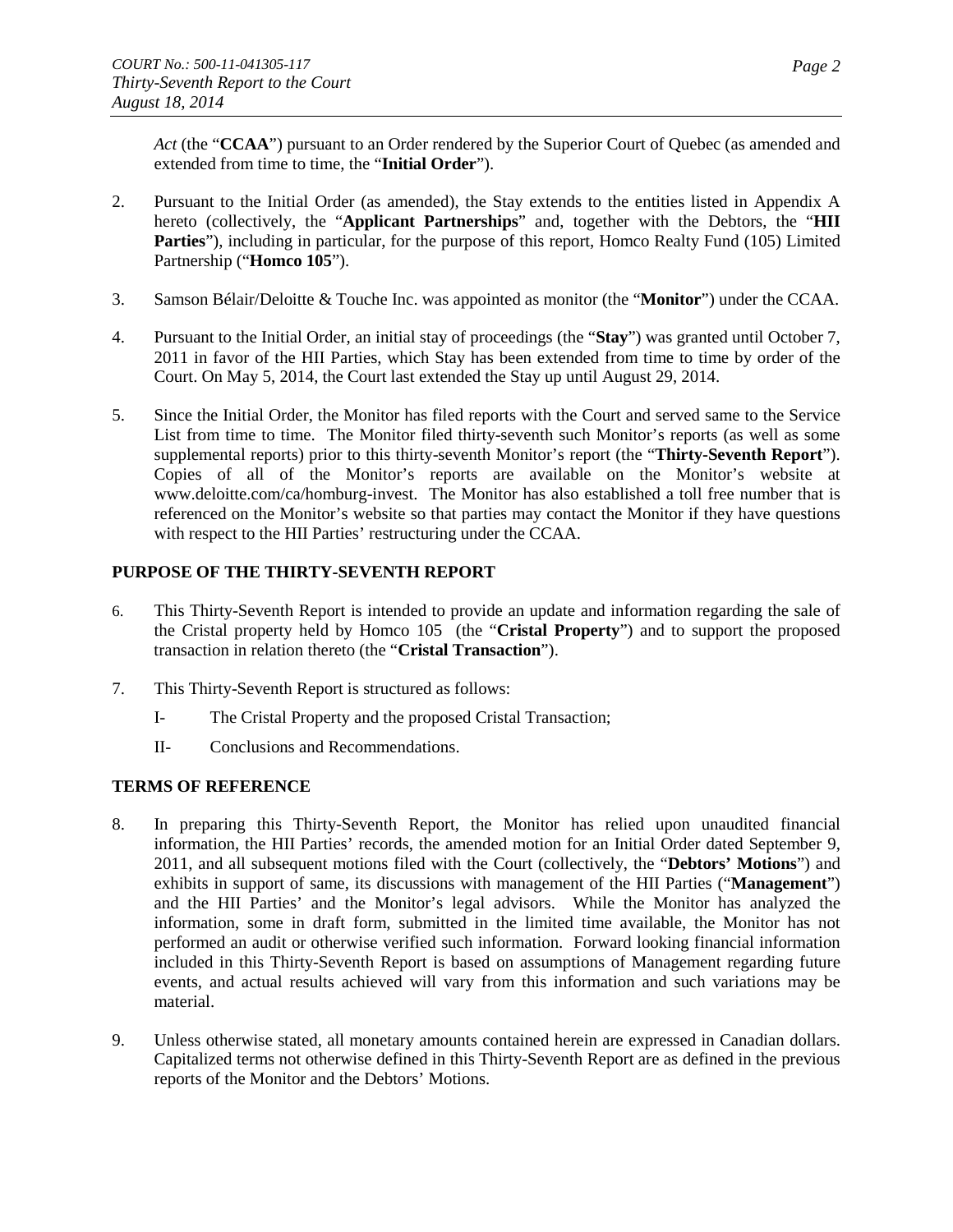## **I. THE CRISTAL PROPERTY AND THE PROPOSED CRISTAL TRANSACTION**

- 10. As mentioned in the Fifteenth Report, the Cristal Property, which is the sole material asset of Homco 105, is a section of development land located in the beltline community of Calgary immediately south of the central business district. This zone is mainly for mixed-use development. The Cristal Property presently consists mainly of land in respect of which no significant improvements have been made.
- 11. As mentioned in the Fifteenth Report, after analyzing the recommendations provided in a report prepared by a real estate firm and after consulting with various real estate professionals, the HII Parties, along with the Monitor, determined that the best course of action for the HII Parties was to begin a sale process with respect to the Cristal Property.
- 12. As mentioned in the Eighteenth Report, the Monitor and CBRE finalized a listing agreement. The asking price was set at \$8.5M.
- 13. In December 2012, an offer was received from a first offeror (the "**First Offeror**"). Following negotiations between the First Offeror and Homco 105 and the Monitor, a conditional purchase and sale agreement ("**First PSA**") was signed by the parties on or about February 26, 2013. The First PSA included several conditions precedent, including a due diligence condition regarding the feasibility of the project, to be satisfied or waived by the First Offeror.
- 14. The due diligence period provided by the First PSA was extended several times, at the First Offeror's request, for various reasons including the floodings in the Calgary area that occurred in the summer of 2013.
- 15. In October 2013, the First Offeror advised the Monitor that it remained unable to waive its condition regarding the feasibility of its intended project on the Cristal Property, and Homco 105 and the Monitor refused to further extend the due diligence period. The First PSA was consequently terminated on October 15, 2013, although the First Offeror was invited to continue its due diligence on a non-exclusive basis.
- 16. On October 18, 2013, CBRE relisted the Cristal Property at \$8.5M.
- 17. On February 24, 2014, an offer was received from Qualex-Landmark Developments Inc. ("**Qualex**"), a Calgary-based developer, for \$6.5M.
- 18. On May 2, 2014, after (i) several months of negotiations, including offers and counter-offers from the respective parties, and (ii) confirmation from the First Offeror that it no longer had an interest in the Cristal Property, the Monitor and CBRE determined that Homco 105 should counter-offer at a price of \$7,195,000. Such counter-offer was made to Qualex's counsel, specifying that it was subject to the approval of the Liquidation Advisory Committee.
- 19. On May 7, 2014, Qualex submitted to the Monitor an Irrevocable Offer to Purchase (the "**Qualex PSA**") providing, *inter alia*, for the sale of the Cristal Property to Qualex, in consideration of a purchase price of \$7,195,000 on an "as is where is basis" subject to the approval of the Court and subject to certain conditions precedent, including Qualex's satisfaction with its due diligence review and inspection of the Cristal Property.
- 20. On May 13, 2014, the Liquidation Advisory Committee approved the sale of the Cristal Property pursuant to the terms of the Irrevocable Offer to Purchase and, on May 16, 2014, same was executed by the Monitor.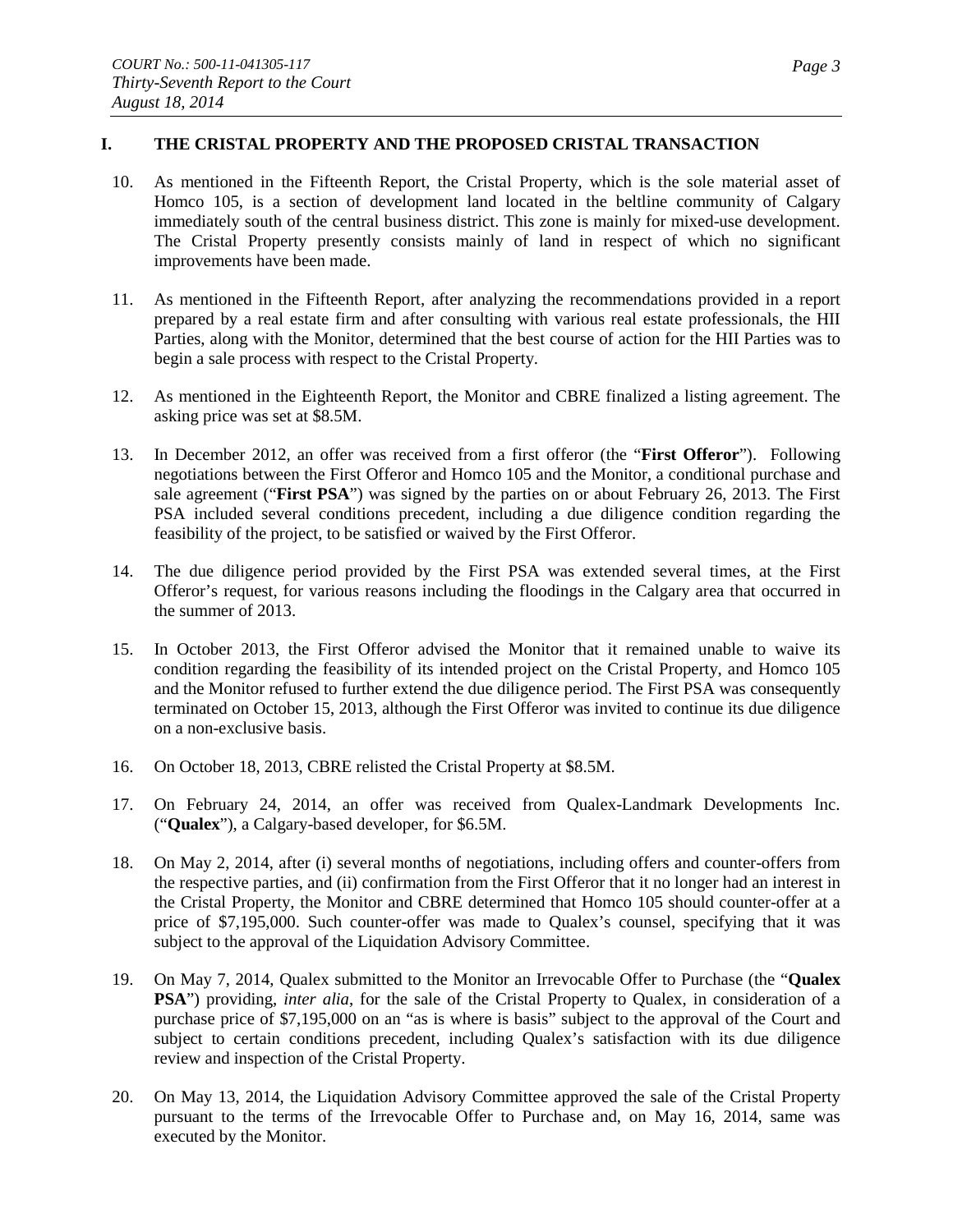- 21. The Qualex PSA provided for a due diligence period of up to 60 days. On July 7, 2014, Qualex waived all conditions precedent in its favour set out in the Qualex PSA and, with the consent of the Monitor, assigned its interest in the Qualex PSA to Qualex-Landmark Ventures Inc. ("**Qualex Ventures**").
- 22. As mentioned in several previous Reports of the Monitor, HSBC financed the Cristal Property development and held security thereon. Counsel for the Monitor delivered an opinion confirming that said security was valid. Following the Plan Implementation Date, pursuant to the HII/Shareco Plan, the outstanding balance of the loan secured by the land mortgage on the Cristal Property was at approximately \$5.5M. This loan was repaid in full by HII, as all of Homco 105's obligations towards HSBC were guaranteed by HII, and HII had granted a security over its movable assets to secure such obligations as guarantor. This secured claim of HSBC represented an "Unaffected Claim" under the Plan.
- 23. Following the repayment of the loan which was made pursuant to an Assignment and Subrogation Agreement, HII is now subrogated in the rights of HSBC against Homco 105 and the Cristal Property. This loan is expected to be repaid in full to HII out of the sale proceeds. The "equity" realized in excess of this repayment will be available to repay the post-filing advances made by HII to Homco 105 and for distribution to the unsecured creditors of Homco 105. According to the claims process conducted in the course of the CCAA proceedings, the only unsecured creditor of Homco 105 is HII. The recoveries made by HII as a result of the Closing Transaction will form part of the Asset Realization Cash Pool.
- 24. The Monitor is of the view that the terms of the Cristal Transaction are reasonable and favourable to the HII Group and its stakeholders given, *inter alia*:
	- i. It is congruent with the HII Group's restructuring plan, i.e. to dispose of non-core assets to the benefit of its creditor
	- ii. A process to maximize the value of the Cristal Property was conducted by Homco 105 under the supervision of the Monitor;
	- iii. The \$7,195,000 purchase price falls within the range of valuations of the Cristal Property obtained by the Monitor;
	- iv. The Cristal Transaction will satisfy Homco 105's secured debt towards HII and allow for the repayment of the post-filing advances made by HII to Homco 105 and for a distribution to unsecured creditors of Homco 105 (which, according to the claims process conducted in the course of the CCAA proceedings, would only include HII); and
	- v. The distributions to HII resulting from the Homco 105 Transaction will form part of the Asset Realization Cash Pool for the benefit of the Affected Creditors under the Plan.
- 25. The conclusion of the Cristal Transaction is also supported by the Liquidation Advisory Committee.
- 26. It is the Monitor's view that the HII Parties have acted in good faith and with due diligence in accordance with the Initial Order and the subsequent orders of the Court.